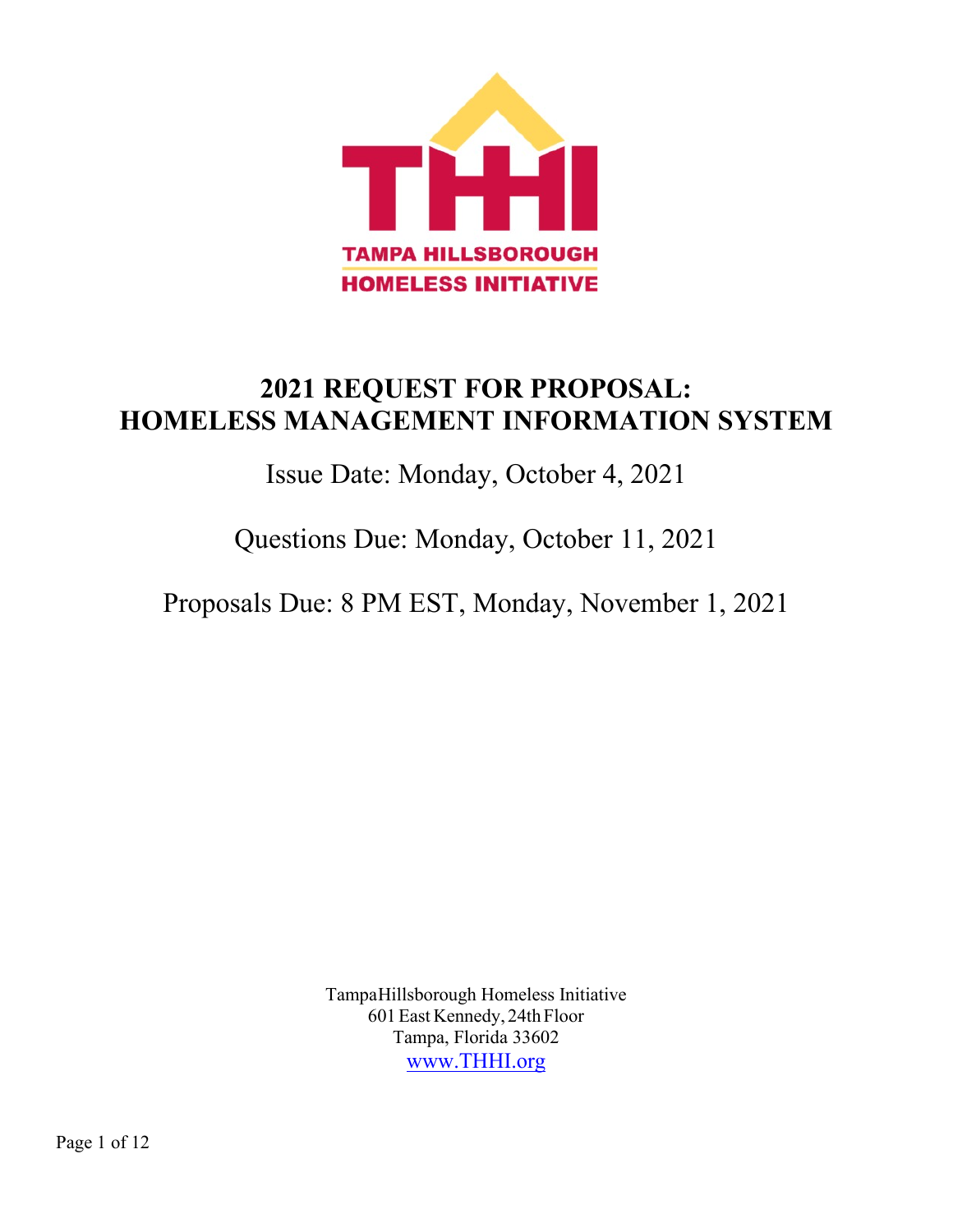# **Table of Contents**

| Announcement of "Apparent Successful Vendor" and Unsuccessful Respondent Notification 9 |  |
|-----------------------------------------------------------------------------------------|--|
|                                                                                         |  |
|                                                                                         |  |
|                                                                                         |  |
|                                                                                         |  |
|                                                                                         |  |
| Page 2 of 12                                                                            |  |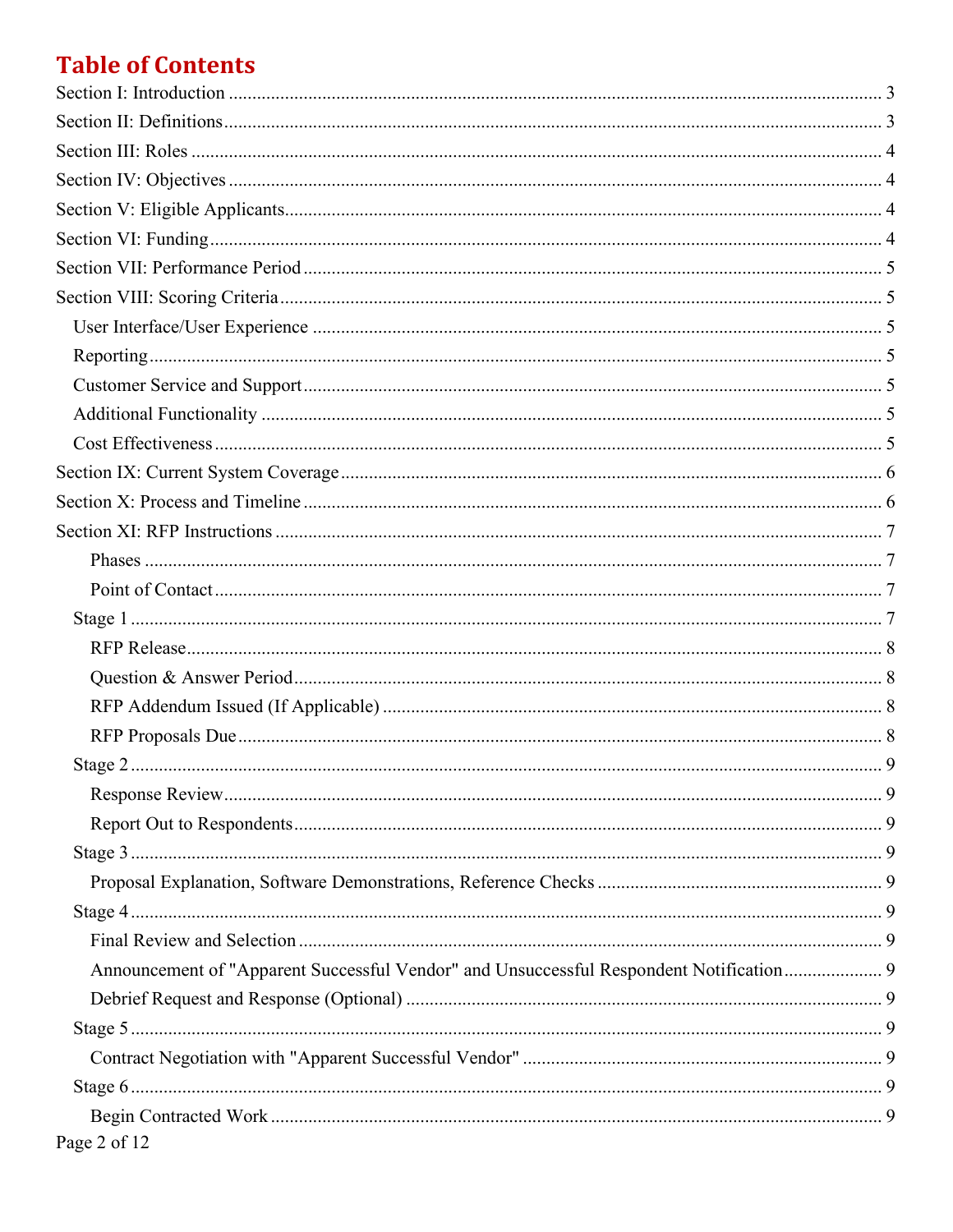# <span id="page-2-0"></span>**Section I: Introduction**

To ensure that our Continuum of Care has a Homeless Management Information System (HMIS) that meets all community needs, the Tampa Hillsborough Homeless Initiative (THHI) has released this Request for Proposals (RFP) for an HMIS.

This RFP is organized as follows:

| Section I: Introduction        | Section VII: Performance Period     |
|--------------------------------|-------------------------------------|
| Section II: Definitions        | Section VIII: Scoring Criteria      |
| Section III: Roles             | Section IX: Current System Coverage |
| Section IV: Objectives         | Section X: Process and Timeline     |
| Section V: Eligible Applicants | Section XI: RFP Instructions        |
| Section VI: Funding            | Section XII: Scorecard              |

## <span id="page-2-1"></span>**Section II: Definitions**

- **Department of Housing and Urban Development (HUD)** is the federal agency that, amongst other things, is responsible for the policies and procedures governing the Continuum of Care and the Homeless Management Information System.
- **FL-501** is the HUD identification number for the Tampa/Hillsborough County Continuum of Care.
- **Continuum of Care (CoC)** is the institutional network of homeless-service providers within a geographical area. The FL-501 CoC covers all of Hillsborough County, Florida.
- **Homeless Management Information System (HMIS)** is a database designed to collect client and project-level data within the CoC and to report on these data as required by federal, state, and local funders. An HMIS must, by definition, comply with HUD's latest HMIS Data and Technical Standards.
- **Respondent** is an entity authorized to submit a response to this RFP.
- **SaaS** means *Software as a Service*; a software distribution model by which a cloud provider hosts software to make available for end-users. This is a primary service for which the respondent is responsible.
- **Vendor** is another term for respondent; the software company that may secure a contract with FL-501 based upon their responses to this RFP, software demonstration, interview, and referrals.
- **Standard reports** refer to all reports set forth by HUD and the federal partners, which include but are not limited to the APR, Coordinated Entry APR, CAPER, System Performance Measures, LSA, SSVF export, PATH annual report, and RHY export.
- **Ad hoc reporting** refers to a software's capacity for querying data in a way that goes beyond HUD's requirements, including the ability to create new variables using existing data elements.
- **Apparent Successful Vendor** is the respondent who is chosen to enter into contract negotiations with THHI. A contract is expected between THHI and the apparent successful vendor but is not guaranteed.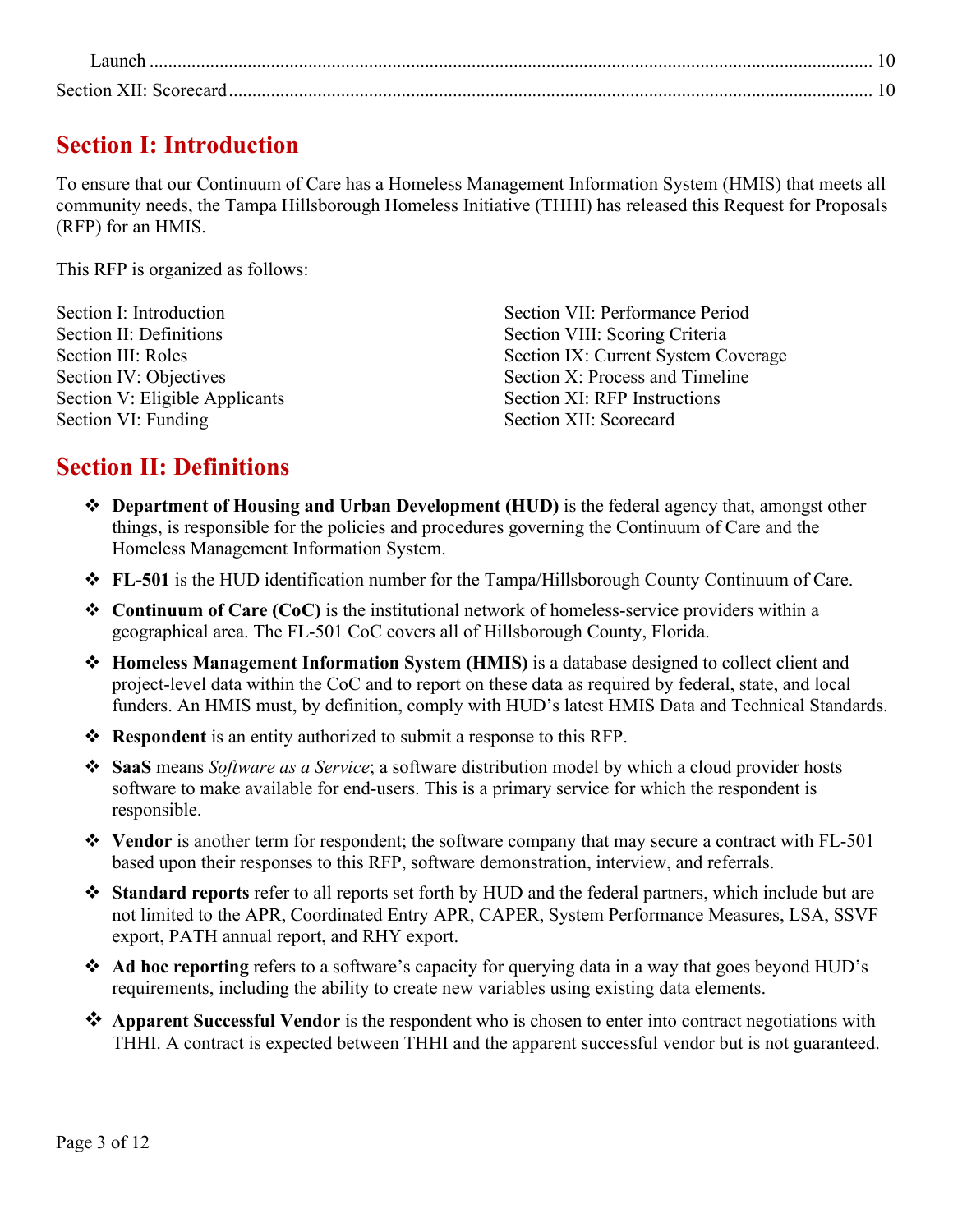## <span id="page-3-0"></span>**Section III: Roles**

**Tampa Hillsborough Homeless Initiative (THHI)** is the Continuum of Care (CoC) and the Homeless Management Information System (HMIS) Lead Agency for FL-501 and is thus authorized to release this RFP. The **UNITY Advisory Committee** is designated by the FL-501 CoC Governance Charter as the HMIS advisory committee, which will be involved in the scoring and ranking of proposals received.

# <span id="page-3-1"></span>**Section IV: Objectives**

THHI is issuing this RFP to secure a web-based SaaS for the FL-501 CoC's HMIS.

The main objective is to seek competitive bids and secure a contract for the provision of a web-based SaaS for the FL-501's HMIS that is compliant with all of the latest HUD HMIS Data and Technical Standards and has demonstrated success in data integration into/out of the proposed solution, and with retrieval and migration of data from existing/current HMIS.

# <span id="page-3-2"></span>**Section V: Eligible Applicants**

All applicants must meet the following minimum requirements:

Please note: Respondents who do not meet these requirements will have their proposal rejected.

- At least three (3) years of experience implementing SaaS solutions for HMIS;
- At least three (3) years of experience translating federal, state, and local grant guidelines and program regulations into software requirements and implementation of software solutions to meet federal, state and local reporting requirements;
- At least three (3) years of experience working with private, nonprofit, and public entities providing services to persons experiencing homelessness;
- At least three (3) years of experience in data hosting, storage, security, network operations, backup and uptime, as well as redundancy of all systems for a large jurisdiction with multiple users in multiple agencies;
- Sufficient security protocols in place, including: end-to-end data encryption, automatic time out or lock out, concurrent login prevention, username and password access requirements, at least 128- bit+ encryption, SSL certificate, user log(s), the ability to generate an audit trail, and the capacity to comply with different federal and state privacy laws (i.e. HIPAA, the 2004 HMIS Data and Technical Standards, 42 CFR Part 2, etc.);
- Demonstrated success in legacy and ongoing data migration (import and export) across software solutions using the XML and HUD-developed CSV and XML schemas;
- Demonstrated ability to collect all required data as outlined in the latest HMIS Data Standards;
- Ability to generate all federally required reports;
- All parts of your software are 508 compliant;
- Must be available to contract in and work in the state of Florida;
- SAM.GOV registration requirement. Applicants must be registered with SAM.GOV before submitting their application. In addition, applicants must maintain an active SAM.GOV registration with current information while they have an active contract with THHI;
- DUNS Number Requirement. Applicants must provide a valid DUNS number, registered and active at SAM.GOV in the application. DUNS numbers may be obtained for free from Dun & Bradstreet.

# <span id="page-3-3"></span>**Section VI: Funding**

Page 4 of 12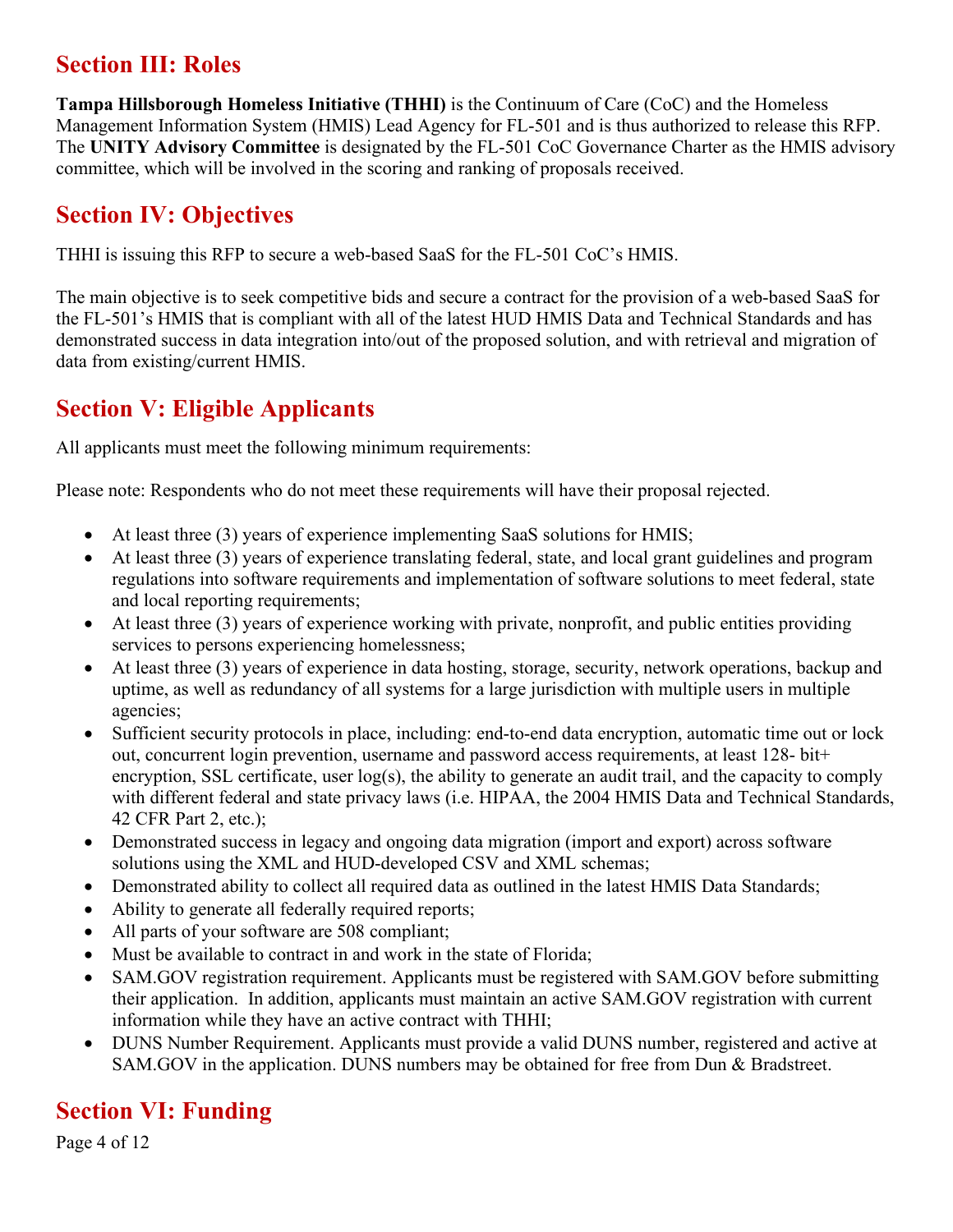<span id="page-4-0"></span>Contract(s) may or may not be awarded in full or in part as a result of this RFP and is contingent upon the availability of funding. THHI reserves the right to make no award related to this RFP, and response to this RFP does not constitute the execution of a contract between the respondent and THHI.

## **Section VII: Performance Period**

#### Contract Term

The contract(s) executed as a result of this RFP is tentatively scheduled to begin on June 1, 2022 and end December 31, 2025. THHI reserves the right to renew any contract(s) awarded as a result of this RFP process, contingent on product satisfaction, availability of funds, and community needs.

#### Data Migration

This period is expected to last six (6) months for all data elements found in the latest HMIS Data Standards, with custom data elements to be exported within a year of the initial contract-signing.

## <span id="page-4-1"></span>**Section VIII: Scoring Criteria**

THHI and the UNITY Advisory Committee will evaluate proposals based on the following:

Please note: Scorers reserve the right to adjust initial scoring based on software demonstration, referral checks or other pertinent factors.

### <span id="page-4-2"></span>**User Interface/User Experience**

Scorers will rate the extent to which software is intuitive, easy to use, and follows best practices regarding website and software design (i.e. Fitts' Law, Hick's Law, Law of Proximity, etc.).

### <span id="page-4-3"></span>**Reporting**

Scorers will evaluate respondents based on the scope and functionality of all HUD and federal partner standard system reports. They will also evaluate based on the ease of use for ad hoc reporting, compatibility with/for third-party reporting tools (data visualization software, mapping software, etc.) and the overall accessibility of data to meet various CoC needs (local back-ups, direct access, etc.). Timing of report generation capabilities (real, near-real, batch) will be evaluated.

### <span id="page-4-4"></span>**Customer Service and Support**

Scorers will evaluate respondents on their ability to demonstrate timely, effective, and convenient support to THHI and FL-501. They will include help desk availability during operating hours, technical support for system administrators, ability to provide tech support for initial implementation, provisions for ongoing system maintenance and updates, ability to make enhancements to comply with changing HUD standards, as well as satisfactory response times for fix and patch releases, and the associated training materials and communication plans to support proposed system changes, if any.

### <span id="page-4-5"></span>**Additional Functionality**

Scorers will rate respondents based on the availability of additional functionality that FL-501 has identified as being important for its needs and goals as a CoC.

### <span id="page-4-6"></span>**Cost Effectiveness**

Scorers will rate respondent based on provided pricing and financial feasibility for FL-501. Scorers will rate proposals based on cost-effectiveness and accuracy of the budget. In addition, they will be compared to both

Page 5 of 12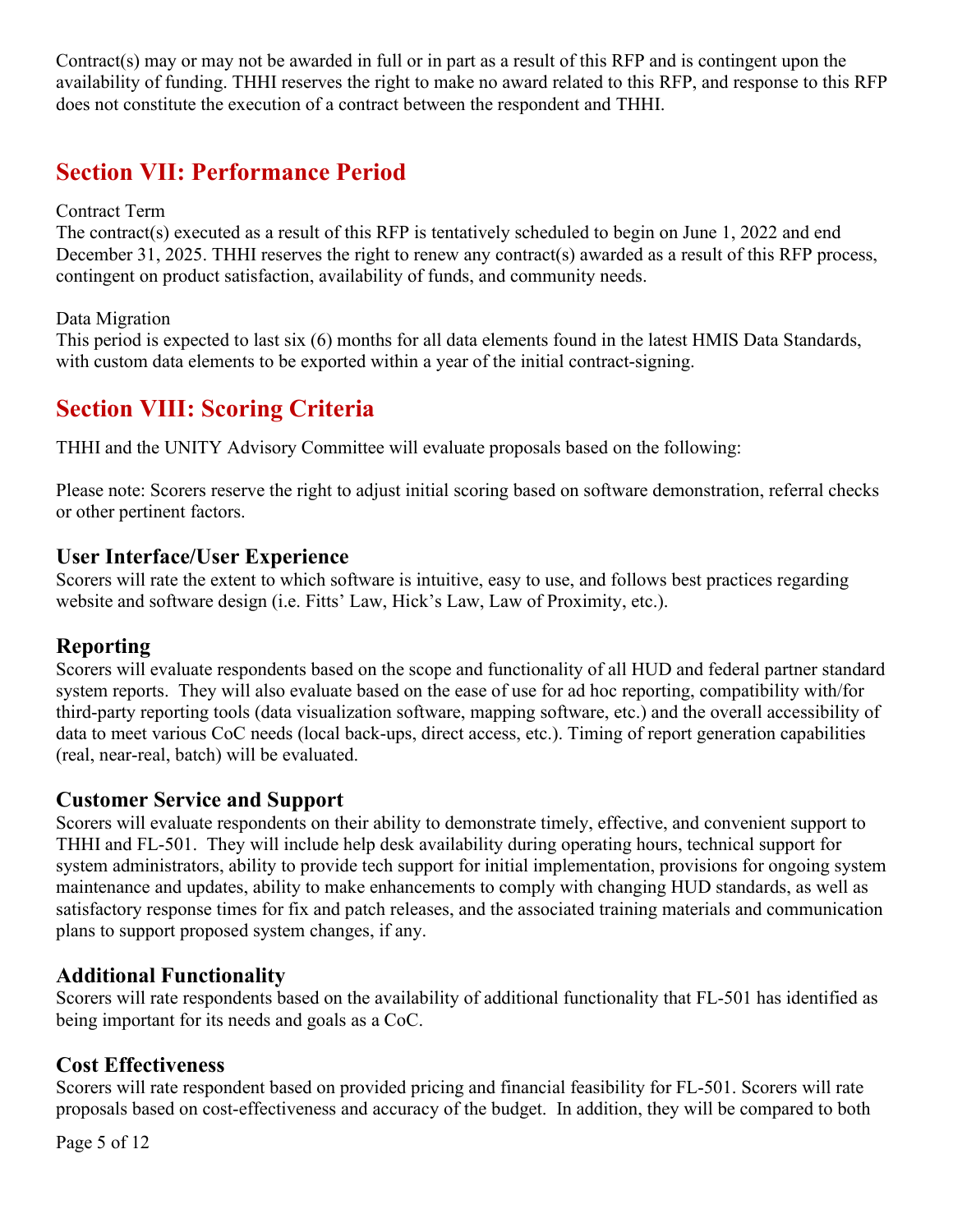current costs and to other proposals. Proposed costs must be delineated into what is standard, an available addon, or customization of system. Proposed cost should also clearly delineate the one-time costs associated with a system migration as well the ongoing costs, standard or otherwise.

More information will be provided in the "Scoring Rubric" section on page 10.

## <span id="page-5-0"></span>**Section IX: Current System Coverage**

| <b>System Data for FY 2020</b>                             |                                 |  |
|------------------------------------------------------------|---------------------------------|--|
| <b>Current Software Provider for CoC HMIS</b>              | Wellsky                         |  |
| <b>FTE HMIS System Admins User Accounts</b>                | 8                               |  |
| <b>Active Users Accounts Created*</b>                      | 382                             |  |
| <b>Active Agency Count*</b>                                | 41                              |  |
| <b>Active Program Count*</b>                               | 186                             |  |
| <b>Active Client Count</b>                                 | 5976 (ALL Clients still         |  |
|                                                            | active/stayers in ALL programs) |  |
| <b>Unduplicated Clients</b>                                | 20402 (ALL unduplicated count   |  |
|                                                            | of clients Stayers AND leavers) |  |
| <b>Service Transaction Count</b>                           | 101090                          |  |
| UNDUPLICATED # OF CLIENTS WHO RECEIVED<br><b>A SERVICE</b> | 23177                           |  |
| $*_{0.0}$ of 0/15/2021                                     |                                 |  |

\*as of 9/15/2021

# <span id="page-5-1"></span>**Section X: Process and Timeline**

THHI reserves the right to adjust timetable as needed, with or without notice to the respondents.

| Stage | Task                                              | <b>Start Date</b>                      | <b>Completion Date</b>                 |
|-------|---------------------------------------------------|----------------------------------------|----------------------------------------|
| 1.1   | <b>RFP</b> Release                                | Monday, October 4, 2021                | Monday, October 4, 2021                |
| 1.2   | Question & Answer Period                          | Monday, October 4, 2021                | Monday, October 11, 2021               |
| 1.3   | RFP Addendum Issued<br>(If Applicable)            | Monday, October 11, 2021               | Wednesday, October 13,<br>2021         |
| 1.4   | <b>RFP</b> Proposals Due                          | Monday, November 1, 2021<br>by 8pm EST | Monday, November 1, 2021<br>by 8pm EST |
| 2.1   | Response Review                                   | Tuesday, November 2, 2021              | Friday, November 19, 2021              |
| 2.2   | <b>Report Out to Respondents</b>                  | Monday, November 22, 2021              | Monday, November 22, 2021              |
| 2.3   | Debrief Request (Optional)                        | Tuesday, November 23,<br>2021          | Monday, November 29, 2021              |
| 3.1   | Proposal Explanation,<br>Software Demonstrations, | Monday, December 6, 2021               | Friday, December 17, 2021              |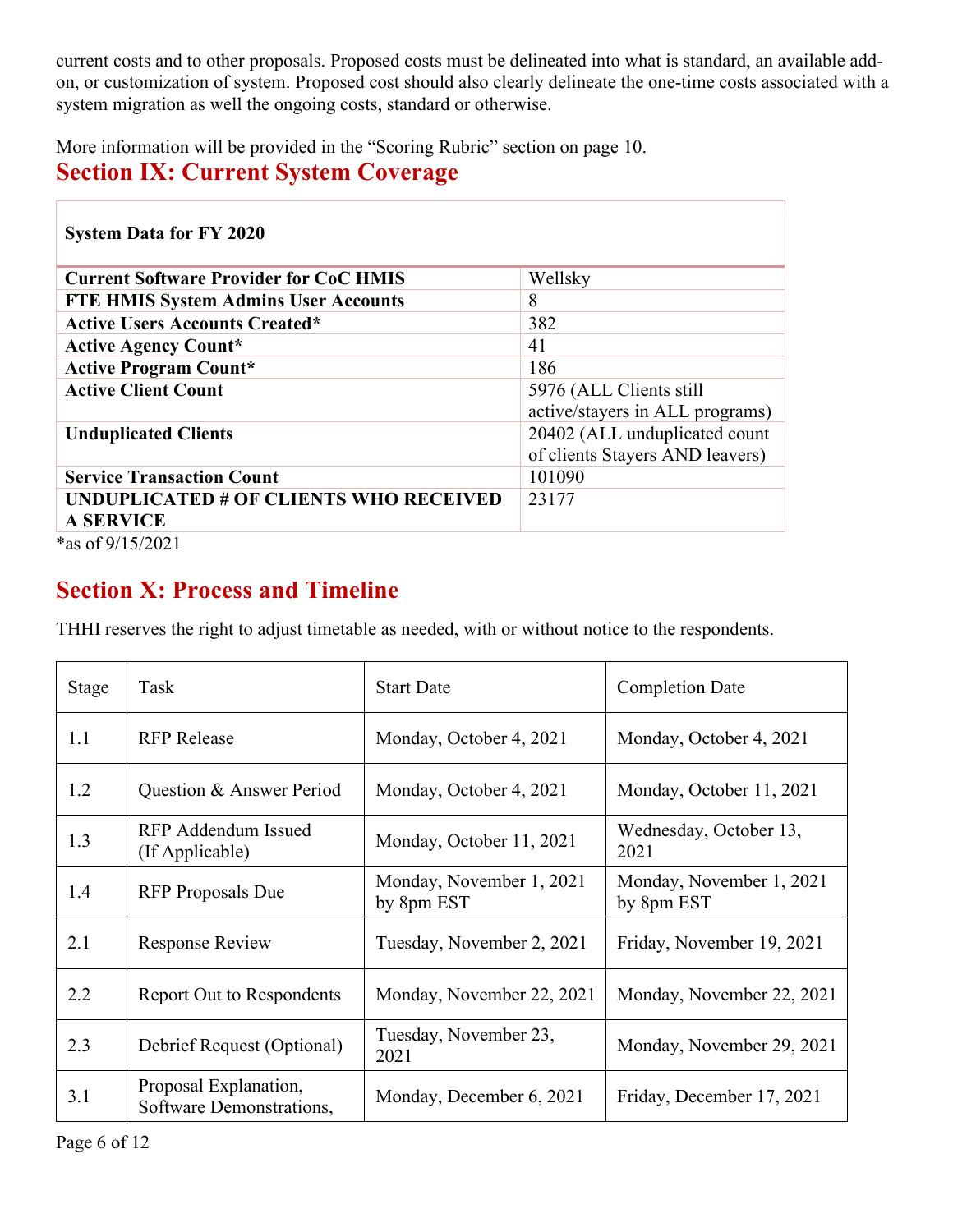|     | Reference Checks                                                                                |                           |                          |
|-----|-------------------------------------------------------------------------------------------------|---------------------------|--------------------------|
| 4.1 | Final Review and Selection                                                                      | Monday, January 3, 2022   | Friday, January 7, 2022  |
| 4.2 | Announcement of "Apparent"<br>Successful Vendor" and<br>Unsuccessful Respondent<br>Notification | Monday, January 10, 2022  | Monday, January 10, 2022 |
| 4.3 | Debrief Request (Optional)                                                                      | Tuesday, January 11, 2022 | Monday, January 17, 2022 |
| 5.1 | Contract Negotiation with<br>"Apparent Successful<br>Vendor"                                    | Monday, January 24, 2022  | Tuesday, May 31, 2022    |
| 6.1 | Begin Contracted Work<br>(Estimated)                                                            | Wednesday, June 1, 2022   | Wednesday, June 1, 2022  |

# <span id="page-6-0"></span>**Section XI: RFP Instructions**

#### <span id="page-6-1"></span>**Phases**

The RFP process will have two phases. Phase one will consist of a scorecard that respondents will complete and submit by the deadline noted above.

Respondents who successfully complete phase one may be selected for phase two, which will include interviews and product demonstrations as agreed upon by THHI and the respondent.

#### <span id="page-6-2"></span>**Point of Contact**

The RFP Coordinator is the sole point of contact for this RFP. All communication between the respondent and THHI shall be with:

**Sergio Santiago Senior HMIS Manager** [SantiagoSE@thhi.org](mailto:SantiagoSE@thhi.org?subject=2021%20HMIS%20RFP) 

Any other communication will be considered unofficial and non-binding on FL-501 or THHI. Respondents are to rely on written statements issued by the RFP Coordinator. Communication directed to parties other than the RFP Coordinator may result in disqualification of the respondent.

In the event it becomes necessary to revise any part of this RFP, addenda will be provided via email to all individuals who have made the RFP Coordinator aware of their interest via email. THHI will provide respondents with a OneDrive folder for any electronic submissions needed.

FL-501 reserves the right to cancel or to reissue the RFP in whole or in part prior to execution of the contract.

## <span id="page-6-3"></span>**Stage 1**

Page 7 of 12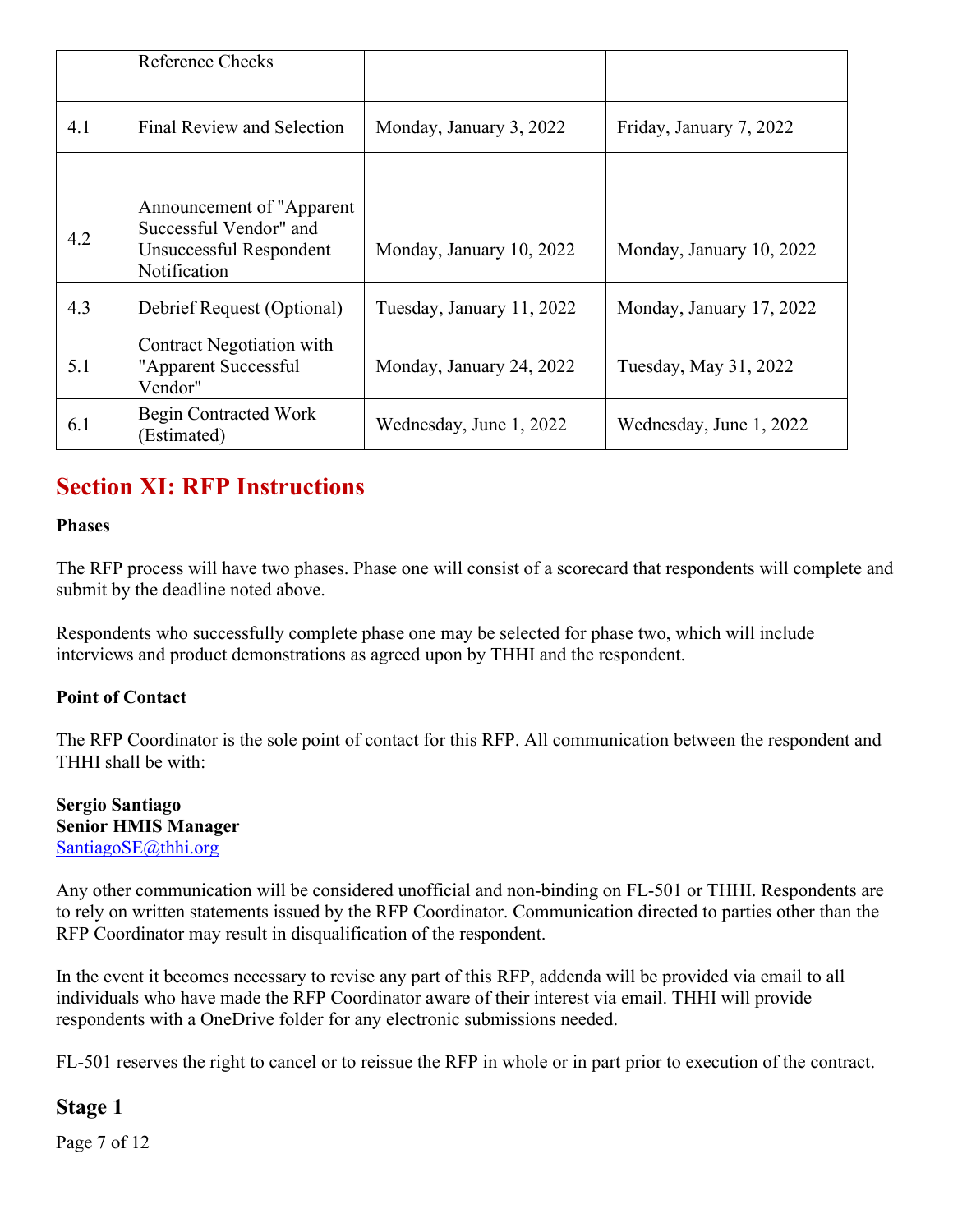#### <span id="page-7-0"></span>**RFP Release**

This RFP and all related documents will be posted to<https://www.thhi.org/hmisrfp> in accordance with the timeline provided above.

#### <span id="page-7-1"></span>**Question & Answer Period**

Questions and requests for clarification about the RFP, Timeline, Response Template, etc. are welcome; please email [SantiagoSE@thhi.org](mailto:SantiagoSE@thhi.org?subject=2021%20HMIS%20RFP) between the dates specified in the timeline.

Questions & Answers collected during the Q & A period, and any other pertinent information, shall be provided as addenda to the RFP and will be posted to<https://www.thhi.org/hmisrfp>

#### <span id="page-7-2"></span>**RFP Addendum Issued (If Applicable)**

Respondent questions or feedback may prompt revisions to the timeline, the RFP, or the Response Template. Addenda will be provided via email to all individuals who have made the RFP Coordinator aware of their interest via email.

Questions and answers compiled during the Question & Answer period and any other pertinent information shall be provided as addenda to the RFP and will posted to<https://www.thhi.org/hmisrfp>

### <span id="page-7-3"></span>**RFP Proposals Due**

Submission directions are as follows:

- 1. Read the entirety of this document and complete the Certifications and Assurances at **<https://forms.gle/LFHak6aWwZxWGTwi8>**
- 2. Complete the Scorecard at **<https://forms.gle/Y4XC3yhF1CXj7Z9k6>**
- 3. Email Supporting Documentation (if applicable) to  $SantiagoSE(\omega)$ thhi.org.

Responses to the RFP must be received no later than 8pm EST on the due date specified in the timeline. Late submissions will be automatically disqualified from further consideration, unless FL-501's email system is found to be at fault.

Responses must provide 150 days for acceptance by THHI from the due date for receipt of responses. The respondent is specifically notified that failure to comply with any part of the RFP may result in rejection of the proposal as non-responsive.

FL-501 reserves the right to make an award without further discussion of the response submitted.

FL-501 reserves the right to contact a respondent for clarification of its proposal.

Respondents should be prepared to accept this RFP and their own responses into a contract resulting from this RFP. It is understood that the proposal will become part of the official procurement file on this matter without obligation to FL-501.

THHI or FL-501 are not liable for any costs incurred by the respondent in preparation of a response or submission of a response, or any other activities related to responding to this RFP. The respondent will not include any such expenses as part of the costs proposed to fulfill the requirements of the RFP. Issuing this RFP and accepting responses to this RFP does not obligate THHI to contract for services specified herein. THHI reserves the right to reject any and all proposals received without penalty and not to issue a

Page 8 of 12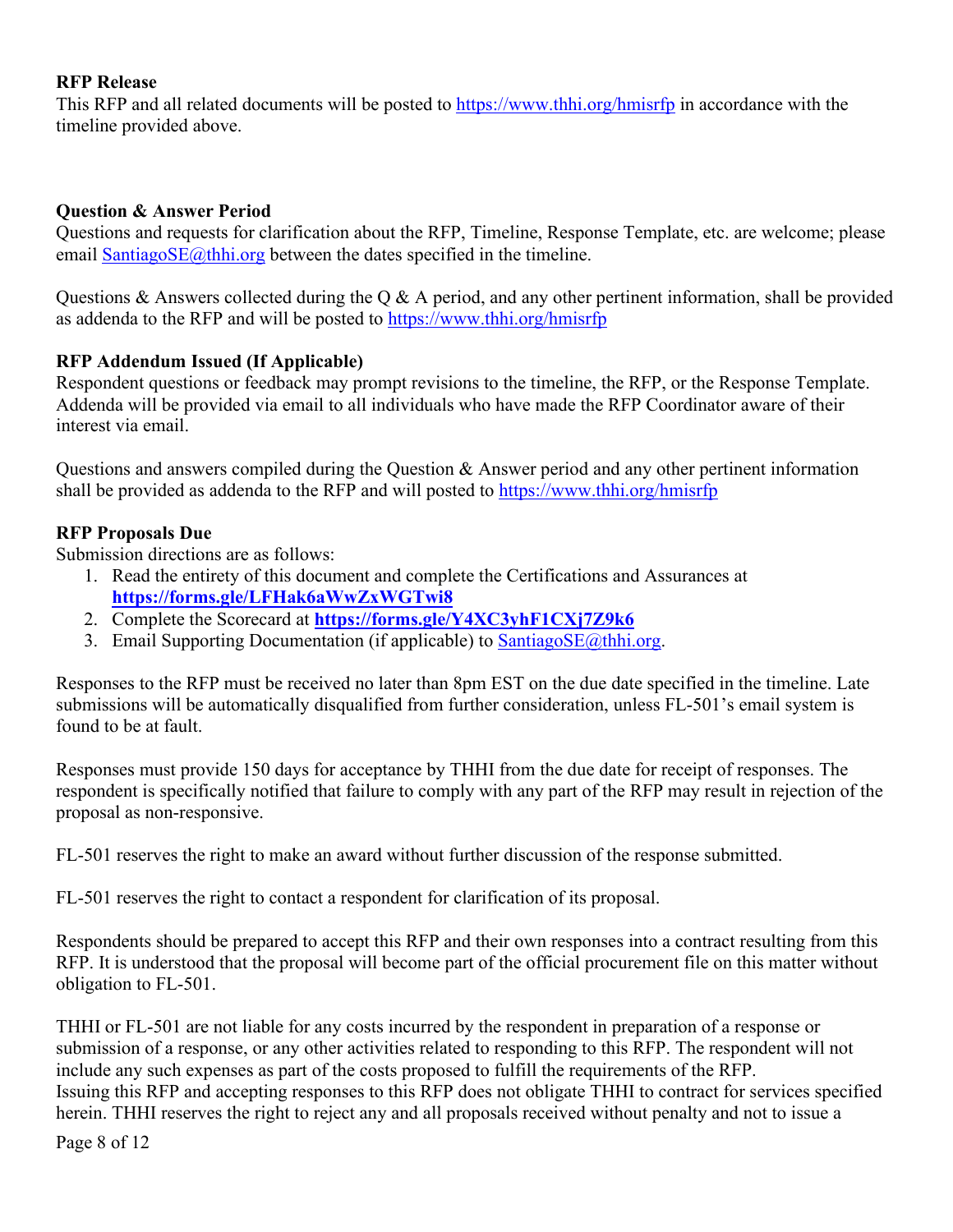<span id="page-8-0"></span>contract as a result of this RFP.

**Stage 2** 

### <span id="page-8-1"></span>**Response Review**

The UNITY advisory committee will review responses.

Ranking will be determined by score and other factors. If the committee determines a response to be false or unclear, the committee may contact the respondent for clarification and reserves the right to alter scores based on findings.

### <span id="page-8-2"></span>**Report Out to Respondents**

Successful and unsuccessful respondents will be notified via email on the date specified in the timeline. Successful respondents will move on to the second phase of the RFP process and be asked to schedule an interview and software preview.

## <span id="page-8-3"></span>**Stage 3**

### <span id="page-8-4"></span>**Proposal Explanation, Software Demonstrations, Reference Checks**

Interviews will be held virtually. Reference checks regarding respondent work with past and current customers will be made as part of an overall sufficiency evaluation.

THHI and respondent may both agree to forego a product demonstration if both parties agree that a recentenough product demonstration has been conducted.

## <span id="page-8-5"></span>**Stage 4**

#### <span id="page-8-6"></span>**Final Review and Selection**

Ranking will be determined by score and cost effectiveness analysis.

## <span id="page-8-7"></span>**Announcement of "Apparent Successful Vendor" and Unsuccessful Respondent Notification**

Respondents will be notified via email on the date specified in the timeline.

#### <span id="page-8-8"></span>**Debrief Request and Response (Optional)**

Upon request, a debrief will be sent to unsuccessful respondents via email. An emailed request for debrief must be received by the RFP Coordinator within five (5) business days after the Notification of Unsuccessful Respondent is emailed to the Respondent. The response will be sent by the date specified in the timeline.

The debrief will be limited to a critique of the requesting Respondent's proposal. Comparisons between proposals or evaluations of the other proposals will not be included, and respondent's answers will not be shared with any other party.

## <span id="page-8-9"></span>**Stage 5**

### <span id="page-8-10"></span>**Contract Negotiation with "Apparent Successful Vendor"**

Apparent Successful Vendor will negotiate a contract with THHI.

## <span id="page-8-11"></span>**Stage 6**

### <span id="page-8-12"></span>**Begin Contracted Work**

Respondent will begin setup of HMIS implementation including data migration, training, and other tasks.

Page 9 of 12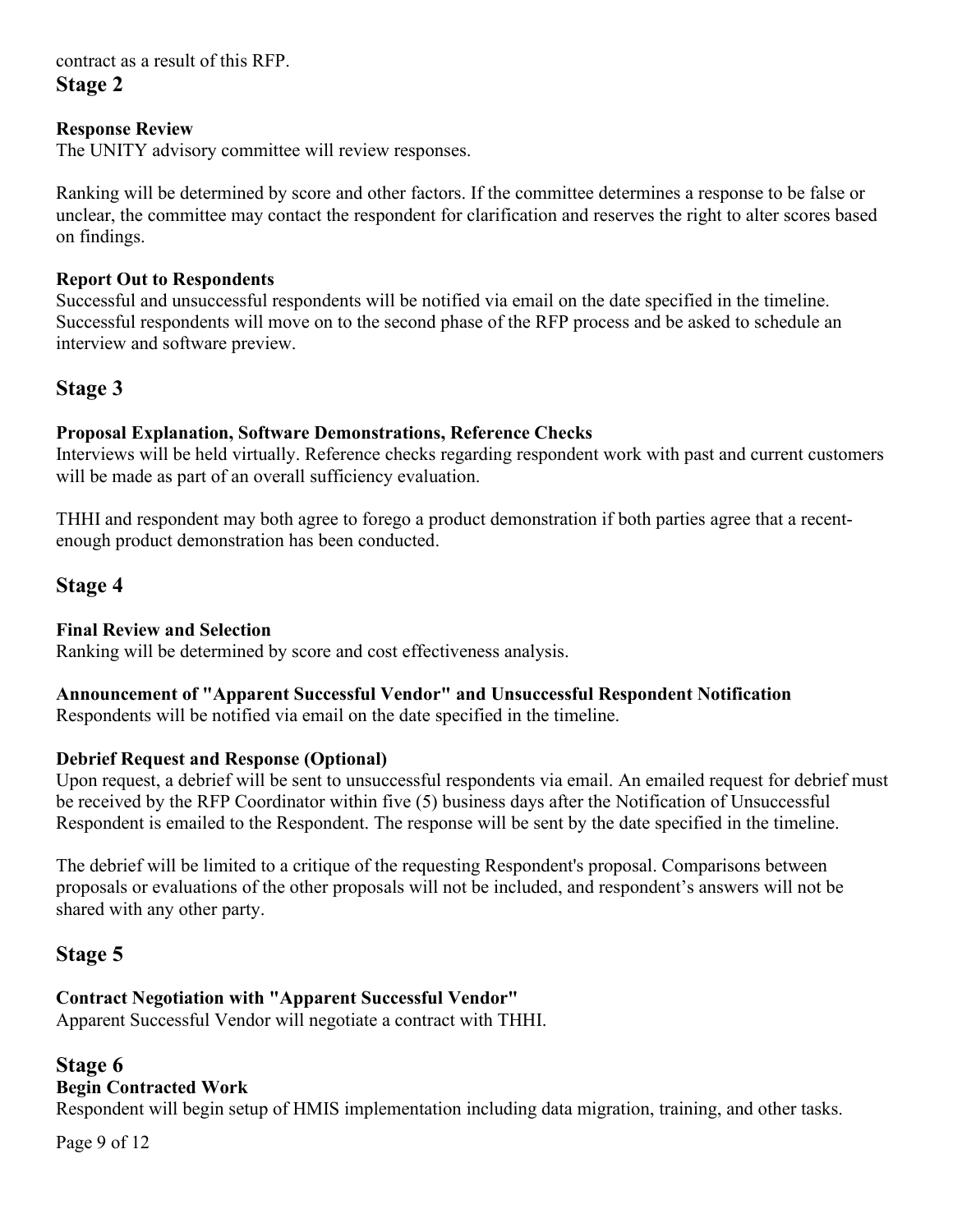#### <span id="page-9-0"></span>**Launch**

THHI and Respondent will launch the new HMIS implementation.

## <span id="page-9-1"></span>**Section XII: Scorecard**

The scorecard will award a total of 72 points, broken down as follows:

| <b>SECTION</b>                      | <b>POINTS</b> |
|-------------------------------------|---------------|
| USER INTERFACE/USER EXPERIENCE      |               |
| <b>REPORTING</b>                    | 22            |
| <b>CUSTOMER SERVICE AND SUPPORT</b> |               |
| <b>STANDARD FUNCTIONALITY</b>       |               |
| <b>ADDITIONAL FUNCTIONALITY</b>     | 4             |

Cost effectiveness and proposed budget, as reviewed by THHI and the UNITY Advisory Committee will also impact final ranking. Below is a detailed breakdown of the scoring items and points per said item:

| Part A. User Interface/User Experience                |                                     |  |
|-------------------------------------------------------|-------------------------------------|--|
| Item                                                  | Scoring                             |  |
| Software has customizable workflow guidance that      | $\overline{Y}$ es, included = 2     |  |
| walks end-users through each step of the workflow     | Yes, for an additional charge $= 1$ |  |
| process.                                              | $No = 0$                            |  |
| Software has conditional logic to assist end users in | Yes, included $= 2$                 |  |
| not creating errors.                                  | Yes, for an additional charge $= 1$ |  |
|                                                       | $No = 0$                            |  |
| All parts of software are in full 508 compliance.     | $Yes = 2$                           |  |
|                                                       | $No = 0$ (disqualifying)            |  |
| End users can easily manage households before and     | Yes, included $= 2$                 |  |
| during project enrollment.                            | Yes, for an additional charge $= 1$ |  |
|                                                       | $No = 0$                            |  |
| Software features modern website design principles to | $Yes = 2$                           |  |
| create a software that is easy to use and navigate.   | $No = 0$                            |  |
| Software is device-adaptive and can be used on any    | Yes, included $= 2$                 |  |
| wi-fi enabled device (i.e. tablets, smart phones,     | Yes, for an additional charge $= 1$ |  |
| desktops, laptops, etc.)                              | $No = 0$                            |  |
| Part B. Reporting                                     |                                     |  |
| Item                                                  | Scoring                             |  |
| Software can generate standard reports required by    | Yes, real time $= 2$                |  |
| HUD and other federal partners.                       | Yes, near real-time $= 1$           |  |
|                                                       | Yes, batch = $0$                    |  |
|                                                       | $No =$ disqualifying                |  |
| Software can generate ad hoc reports.                 | Yes, real-time $= 2$                |  |
|                                                       | Yes, near real-time $= 1$           |  |
|                                                       | Yes, batch = $0$                    |  |
|                                                       | $No =$ disqualifying                |  |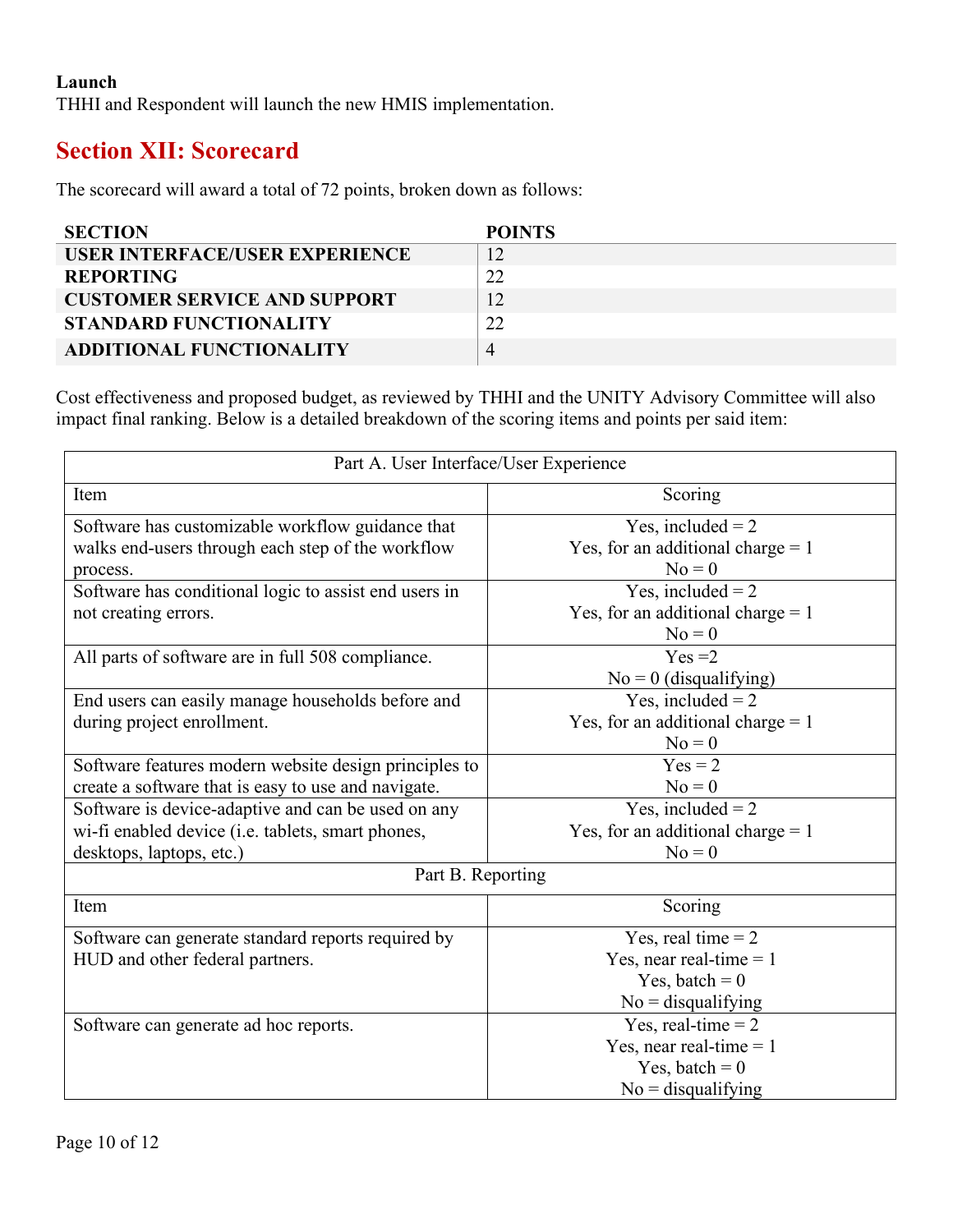| Ad hoc reporting allows for the creation of custom     | Yes, included $= 2$                          |  |
|--------------------------------------------------------|----------------------------------------------|--|
| variables.                                             | Yes, for an additional charge $= 1$          |  |
|                                                        | $No = 0$                                     |  |
| Ad hoc reporting can perform simple functions          | Yes, included $= 2$                          |  |
| (mathematical operations, length of time calculations, | Yes, for an additional charge $= 1$          |  |
| rankings, etc.).                                       | $No = 0$                                     |  |
| Ad hoc reporting can perform complex calculations      | Yes, included $= 2$                          |  |
| and statistical analyses (standard deviation           | Yes, for an additional charge $= 1$          |  |
| calculations, correlation analyses, ANOVA, etc.).      | $No = 0$                                     |  |
| Data quality reports offer client-level detail for     | Yes, included $= 2$                          |  |
| resolving data quality issues.                         | Yes, for an additional charge $= 1$          |  |
|                                                        | $No = 0$                                     |  |
| Reports can aggregate results in exportable data       | Yes, included $= 2$                          |  |
| visualizations.                                        | Yes, for an additional charge $= 1$          |  |
|                                                        | $No = 0$                                     |  |
| Standard and ad hoc reporting is compatible with       | Yes, included $= 2$                          |  |
| modern browsers (Mozilla, Chrome, Microsoft Edge,      | Yes, for an additional charge $= 1$          |  |
| $etc.$ )                                               | $No = 0$                                     |  |
| Aggregate reports and data visualizations can be       | Yes, included $= 2$                          |  |
| directly embedded onto a public website for            | Yes, for an additional charge $= 1$          |  |
| stakeholders and consumers to view.                    | $No = 0$                                     |  |
| Reports can be exported as excel files and pdfs.       | Yes, included $= 2$                          |  |
|                                                        | Yes, for an additional charge $= 1$          |  |
|                                                        | $No = 0$                                     |  |
| Reporting allows for the creation of coordinated entry | Yes, included $= 2$                          |  |
| by-name lists and priority lists.                      | Yes, for an additional charge $= 1$          |  |
|                                                        | $No = 0$                                     |  |
| Part C. Customer Service and Support                   |                                              |  |
| What is your average response time for support         | Within the hour $=$ 3                        |  |
| tickets received from customers?                       | Within 24 hours $= 2$                        |  |
|                                                        | Within 24-48 hours $= 1$                     |  |
|                                                        | Longer than 48 hours $= 0$                   |  |
| Do you have staff available to work with customers     | Yes, included $= 2$                          |  |
| across time zones?                                     | Yes, for an additional charge $= 1$          |  |
|                                                        | $No = 0$                                     |  |
| How often do you collect customer feedback?            | After every trouble ticket/interaction = $2$ |  |
|                                                        | Monthly $= 1$                                |  |
|                                                        | Less frequently than monthly $= 0$           |  |
| How often do you review end-user feedback              | At least monthly = $3$                       |  |
| regarding your customer services?                      | At least quarterly $= 2$                     |  |
|                                                        | At least annually $= 1$                      |  |
|                                                        | None of the above $= 0$                      |  |
| Are customers assigned a designated contact person     | Yes, included $= 2$                          |  |
| for all things related to their contract with your     | Yes, for an additional charge $= 1$          |  |
| company?                                               | $No = 0$                                     |  |
| Part D. Standard Functionality                         |                                              |  |
| Software features user roles which system              | Yes, included $= 2$                          |  |
| administrators can use to control data access and      | Yes, for an additional charge $= 1$          |  |